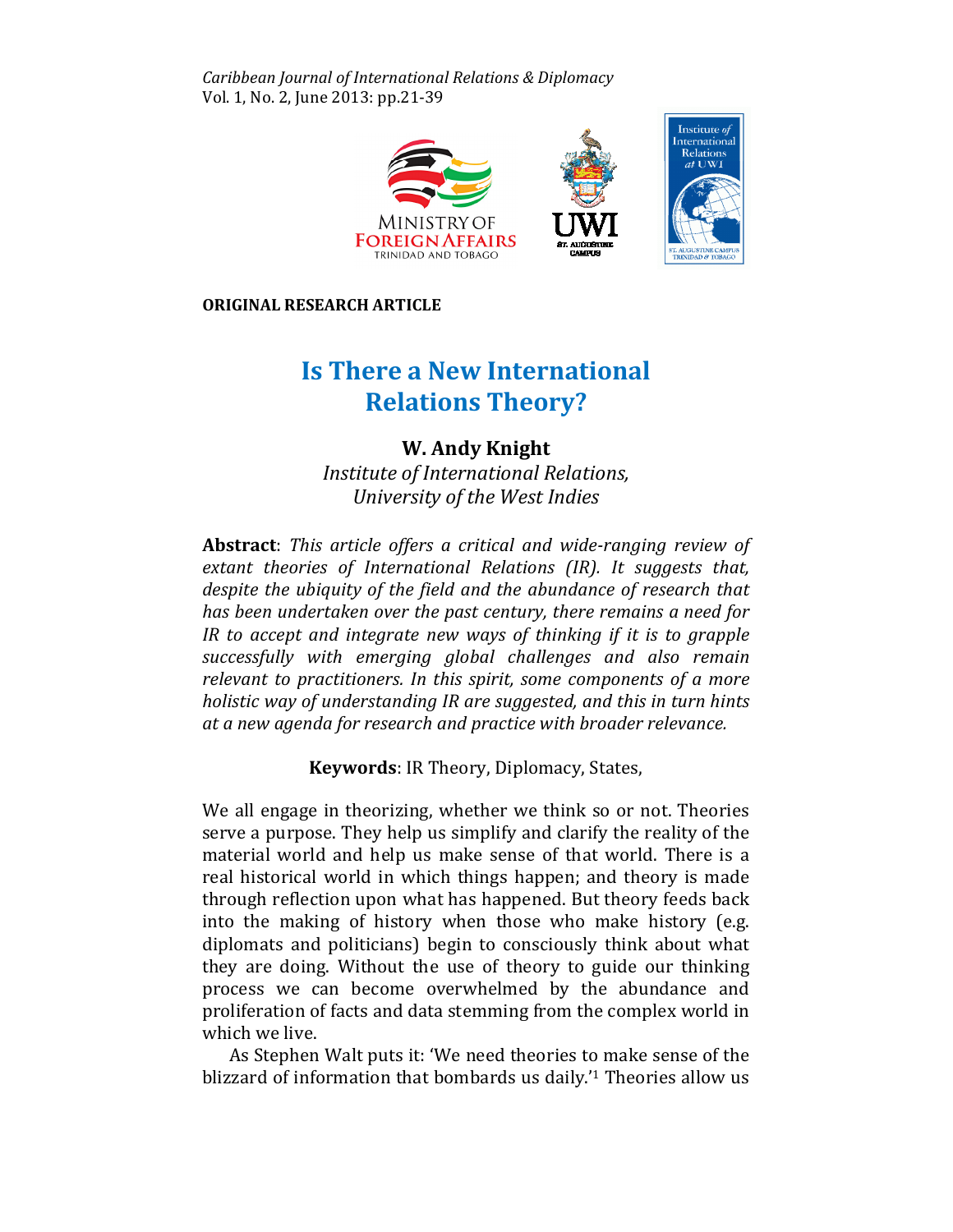to order and systematize the multiple, and at times, confusing facts and news items thrown at us each and every day as we watch TV, read the newspaper, or examine scholarly journals and books. All theories are rooted in time and space. When circumstances change, so too will theory. The resilience of dominant theories is generally attributed to their ability to make sense of contemporary issues. When a theory can no longer explain what's going on, the tendency will be to abandon that theory and try to find better explanation.

Theories are abstraction of reality. No one theory can actually provide the full picture of our material world. At best, each theory offers only an impartial picture of global politics. To illustrate this, permit me to quote John Godfrey Saxe's (1816–1887) poetic version of a famous Indian legend, which you might have heard in a variety of versions, about the encounter of six blind men with an elephant. It goes something like this:

It was six men of Indostan To learning much inclined, Who went to see the Elephant (Though all of them were blind), That each by observation Might satisfy his mind.

The First approached the Elephant, And happening to fall Against his broad and sturdy side, At once began to bawl: 'God bless me! but the Elephant Is very like a wall!'

The Second, feeling of the tusk Cried, 'Ho! what have we here, So very round and smooth and sharp? To me `tis mighty clear This wonder of an Elephant Is very like a spear!'

The Third approached the animal, And happening to take The squirming trunk within his hands, Thus boldly up he spake: 'I see,' quoth he, 'the Elephant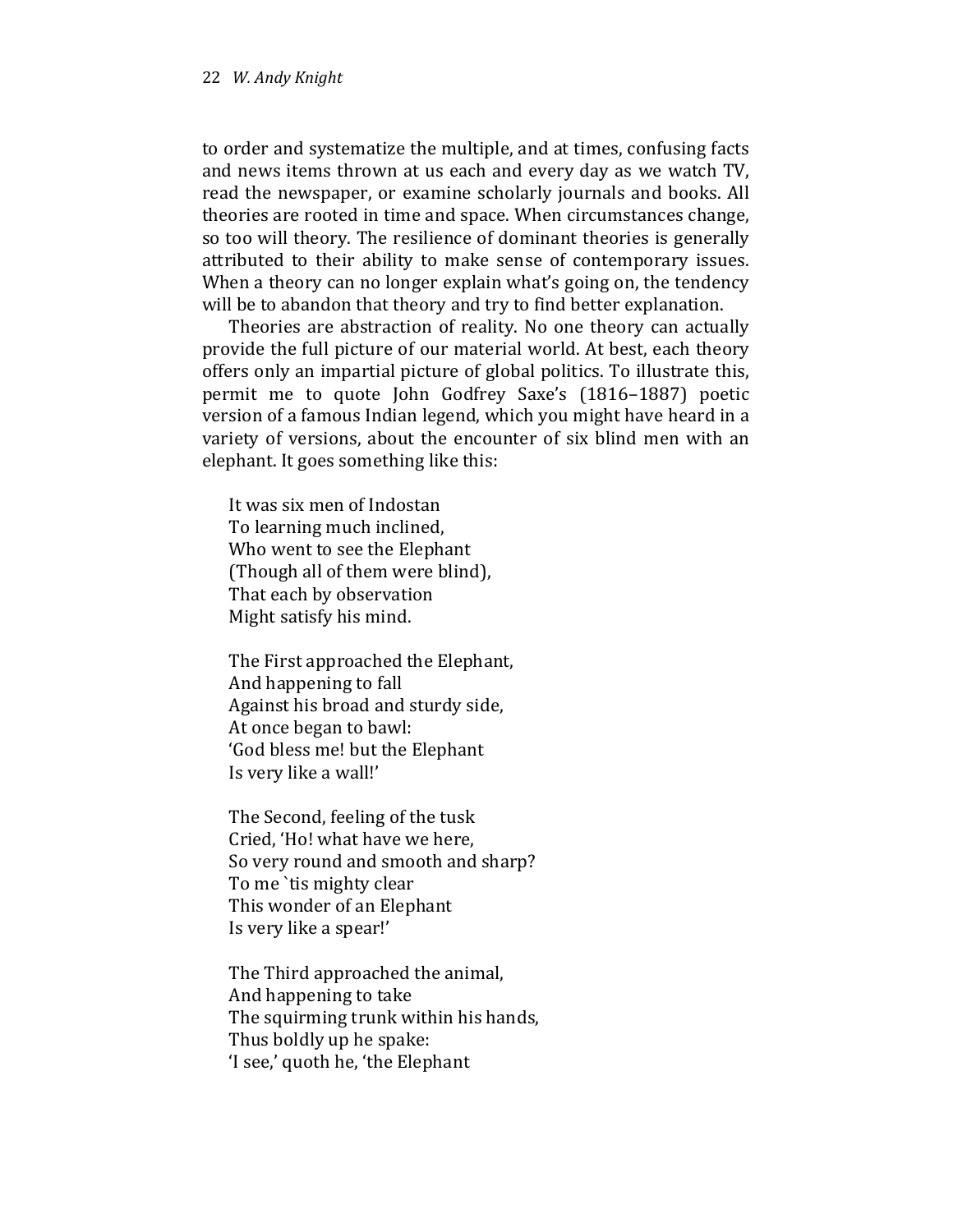Is very like a snake!'

The Fourth reached out an eager hand, And felt about the knee: 'What most this wondrous beast is like Is mighty plain,' quoth he; ''Tis clear enough the Elephant Is very like a tree!'

The Fifth, who chanced to touch the ear, Said: 'E'en the blindest man Can tell what this resembles most; Deny the fact who can, This marvel of an Elephant Is very like a fan!'

The Sixth no sooner had begun About the beast to grope, Than, seizing on the swinging tail That fell within his scope. 'I see,' quoth he, 'the Elephant Is very like a rope!'

And so these men of Indostan Disputed loud and long, Each in his own opinion Exceeding stiff and strong, Though each was partly in the right, And all were in the wrong!

The moral of this legend, as it applies to IR theories, can be summed up as follows: each individual theory cannot hope to offer anything more than a glimpse of perceived realities of what goes on in the relations between states and other actors on the global stage. But if we are willing to consult with each other about our individual perceptions of the real world, we may collectively come close to understanding that reality. Having provided my basic assumptions about theory, let me now take you on a guided tour of existing theories of IR.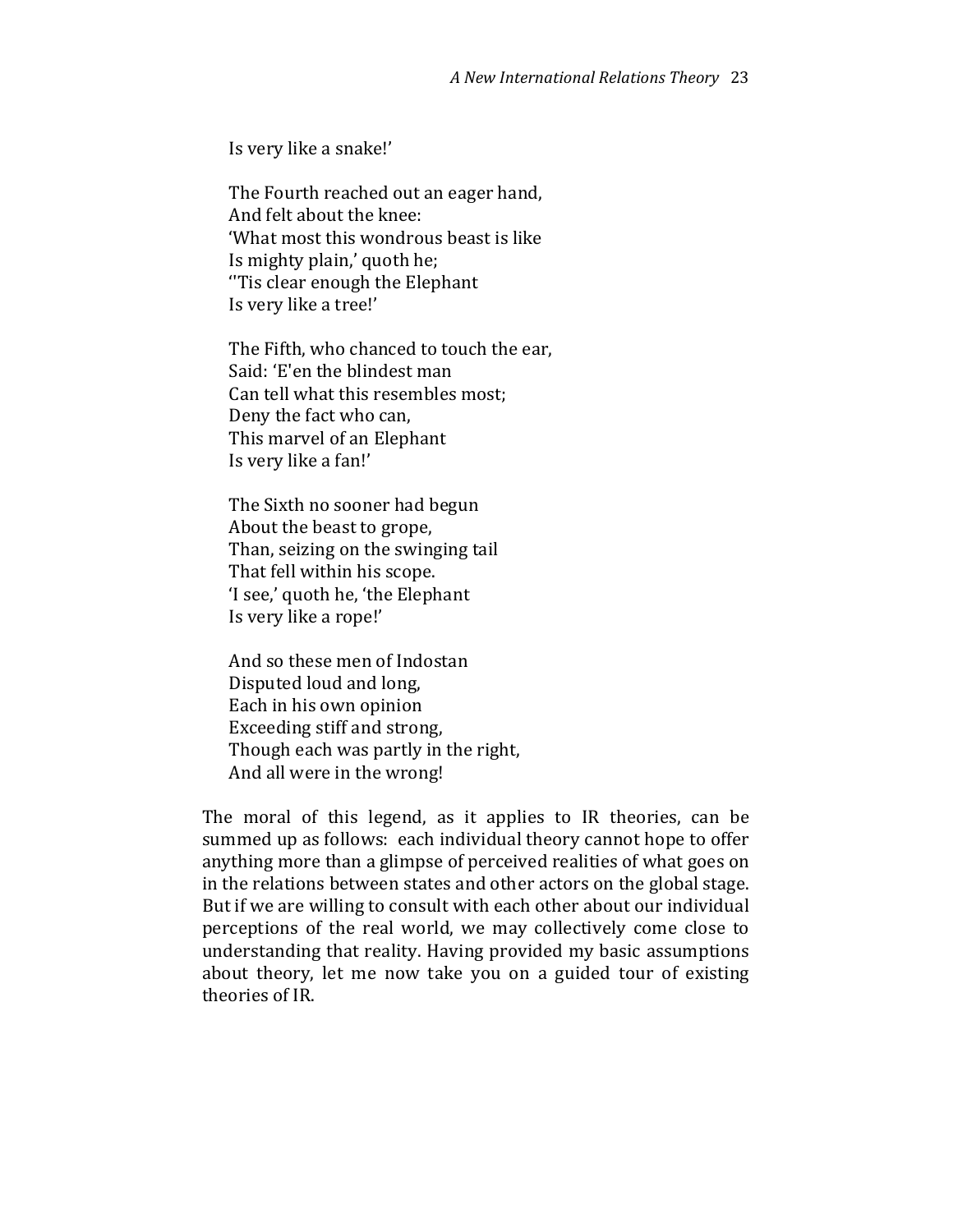## EXISTING IR THEORIES

IR theories are relatively new; although IR theorists have a tendency of extrapolating from the works of ancient writers such as Thucydides, Mo-Ti, Mencius, Confucius, or Kautilya in their attempts to conceptualize, describe and understand the interactions between actors that accrue from warfare, diplomacy, the balance of power, economic exchanges and the like. But in reality, IR as a self-conscious scholarly discipline has only existed since the late 1930.

## Utopianism and Realism

The first, so-called, theoretical debate in IR was between idealist and realists. E. H. Carr's pivotal contribution to this debate was a book he titled The Twenty Years' Crisis. In it, Carr devastatingly ripped apart 'idealism/utopianism' -- the dominant mode of thinking about IR during the inter-war period. In its place, Carr posited a new theory of realism. Carr writing in the late 1930s characterized idealism as 'bankrupt', 'sterile', 'glib', 'gullible', and 'a hollow and intolerable sham.'2 This devastating critique of idealists was prompted by the failure of the League of Nations to live up to its mandate of saving the world from another major war like World War I, and by the fact that idealism no longer seemed capable of explaining real world events of that time.

Carr berated distinguished proponents of the idealist view of world affairs, such as Arnold Toynbee, Leonard Woolf, Robert Cecil, Norman Angell, John Dewey, and President Woodrow Wilson, to name a few. And, what was so wrong with idealism?

Well, idealists believed in the progress, free will, reason, the primacy of ideas, and the malleability and essential goodness of human nature. They believed that morality was absolute and universal and that politics could be made to conform to an ethical standard. They felt that war had become obsolescent and that growing interdependence in the globe would render war obsolete. They assumed that there could be a harmony of interest between states which would allow them to cooperate with each other rather than engage in conflictual relations. They advocated disarmament, collective security, world government, open diplomacy, freedom of the seas, the spread of democracy, the abolition of alliances, decolonization, self-determinism, the rule of international law, and the necessity of international organizations.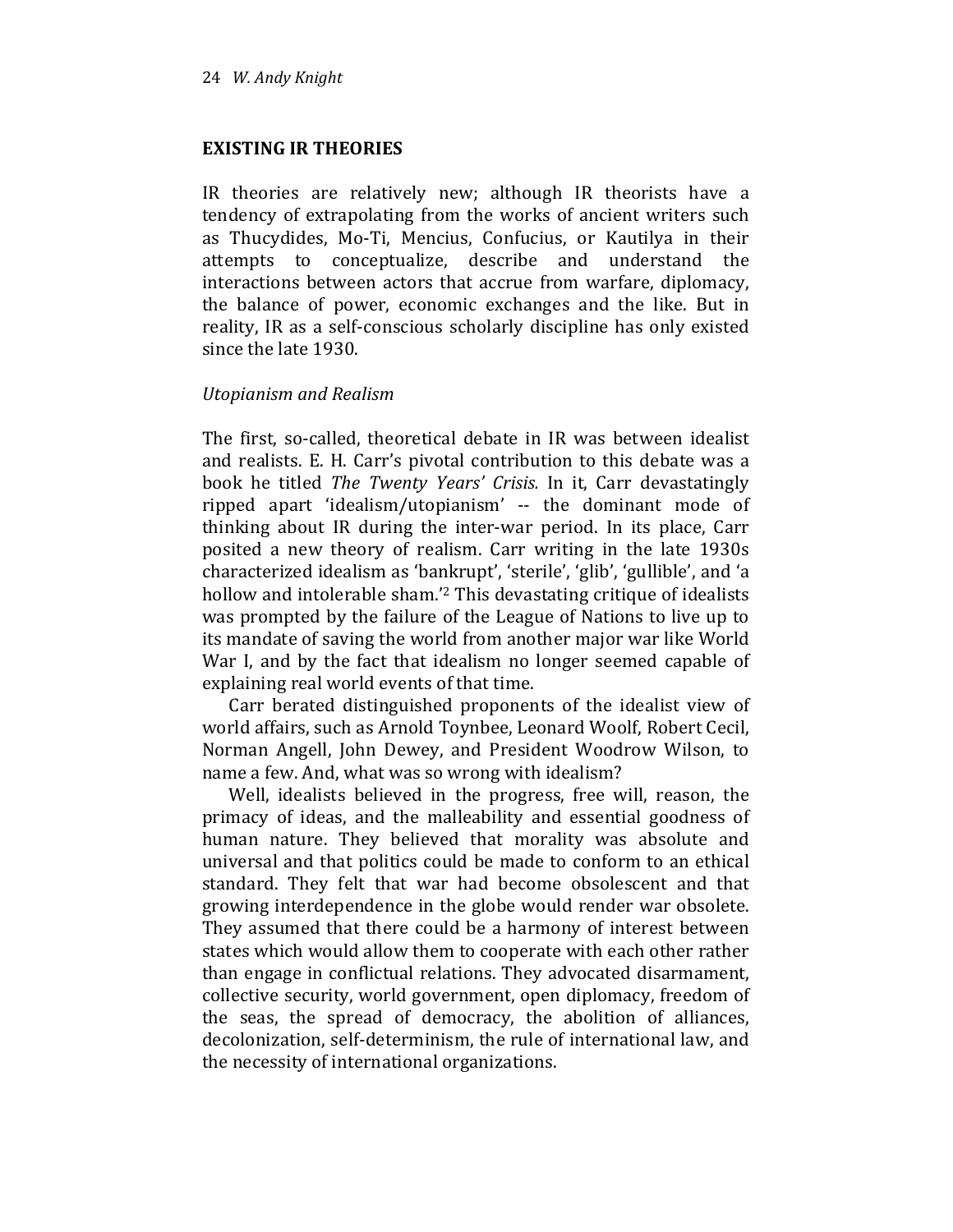While idealism in not a singular school of thought, what held the various idealists' theoretical positions together was 'the assumption that conscious, progressive change is possible in international relations.'<sup>3</sup>

In decimating idealism, Carr offered a paradigm shift in the form of realism. Some scholars argue that what Carr did was to essentially create a straw man (idealism) in order to be able to tear it down and promote his own view of the world. But his world view, realism, at the time seemed to provide a better explanation for what was going on in the world. What Carr saw was a world in which states were the most important actors; each state was constantly seeking to enhance and maximize its power; the struggle for power led to violent clashes and wars; human nature was essentially evil; international organizations, law and morality could not be expected to constrain states' behaviour; and, the only respite from war lay in the balance of power and in the formation of alliances.

Scholars like Hans Morgenthau, Kenneth Waltz, and John Mearsheimer built on Carr's state-centric realism paradigm believing that the international system is governed by anarchy, meaning that there is no central authority, and that states in pursuit of their self-interest would be in a continual struggle for power. Realism also posited that states could not rely on other states to guarantee their survival. Waltz pushed the realist theory even further with his structural realism. In essence, he argued that the anarchic structure of the international politics forced states to act in the way they do.

### Liberal Theories

Almost all other theories of IR can be seen as a variant of either utopianism or realism. So, for example, Liberal theorists generally dispute realists and neo-realists assumptions that deficiency in human nature writ large, or the structure of the international system, leads to aggression and war. Instead, liberal theorists begin with the assumption that aggressive instincts of authoritarian leaders and totalitarian rulers lead to war, and that liberal states, which usually have democratic or republican governments (and are founded on such principles as freedom, equality, civil liberties, respect for private property, free trade, and elected representation), are fundamentally opposed to war. As such, liberalism presents a strong challenge to the various strains of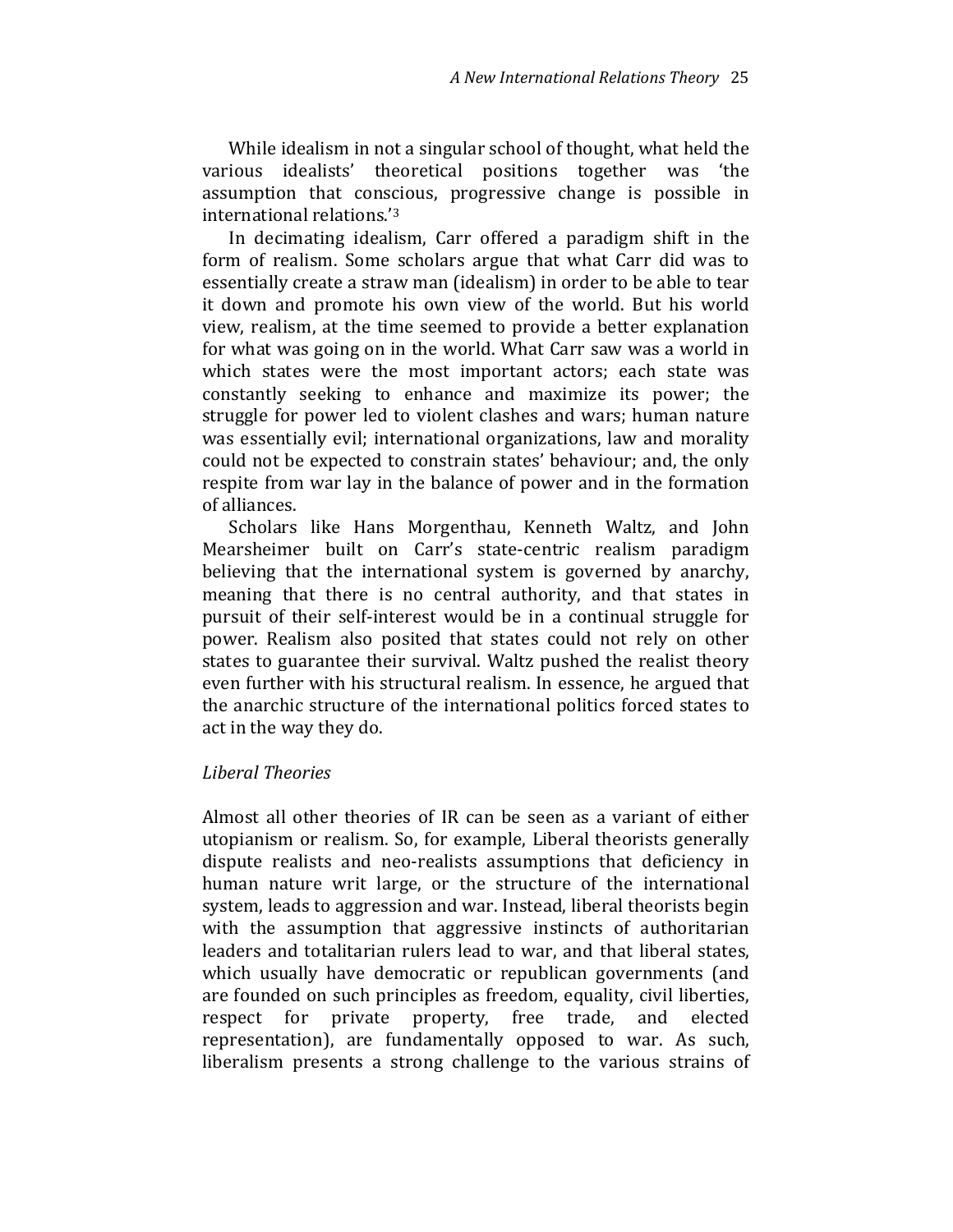realism and, at the same time, has much in common with utopian/idealism.

There are other variations on liberal theory, which help to debunk realism. For instance, Functionalism appeared as an explanation of the development of co-operation among Western European states after the Second World War. In an effort to account for the extensive range of co-operative endeavours adopted by previously hostile and competing states, functionalist theories identified the manner in which interactions in nonsensitive areas could develop patterns of co-operation among states. These co-operative experiences would, in the view of functionalists, spill-over into other areas leading to a more inclusive set of co-operative measures and a wider collection of states.

## Functionalism and Neo-Functionalism

David Mitrany, a proponent of functionalist theory, outlined his perspective in the book A Working Peace System. He saw functionalism as a method for circumventing the state and argued that functionalist activities would overlay political divisions with a spreading web of international interactions leading eventually to a gradual, but inevitable, replacement of states by rendering 'frontier lines meaningless.'4 Functionalism gained popularity after 1945, and particularly in response to developments In Europe and especially the formation of what has become the European Union (EU).

The theoretical work by Karl Deutsch and Ernst B. Haas, among others, refined the functionalism of Mitrany and emphasized that such factors as the growing patterns of communications, trade flows and other economic activity could play a role in modifying the security concerns of states.<sup>5</sup>

While some have criticized liberalism as being too general, complex and wide-ranging in scope to be a useful theoretical guide in explaining global politics, it has become evident, particularly since the end of the Cold War, that this paradigm may provide a better and more accurate reflection of the very complex, plural and messy world in which we live. Indeed Michael Mandelbaum has argued that the development and expansion of liberal principles and practice define much of global politics over the past century.6 As Zacher and Matthew correctly notes, while the complexity of liberalism may 'undermine theoretical parsimony,' the reality is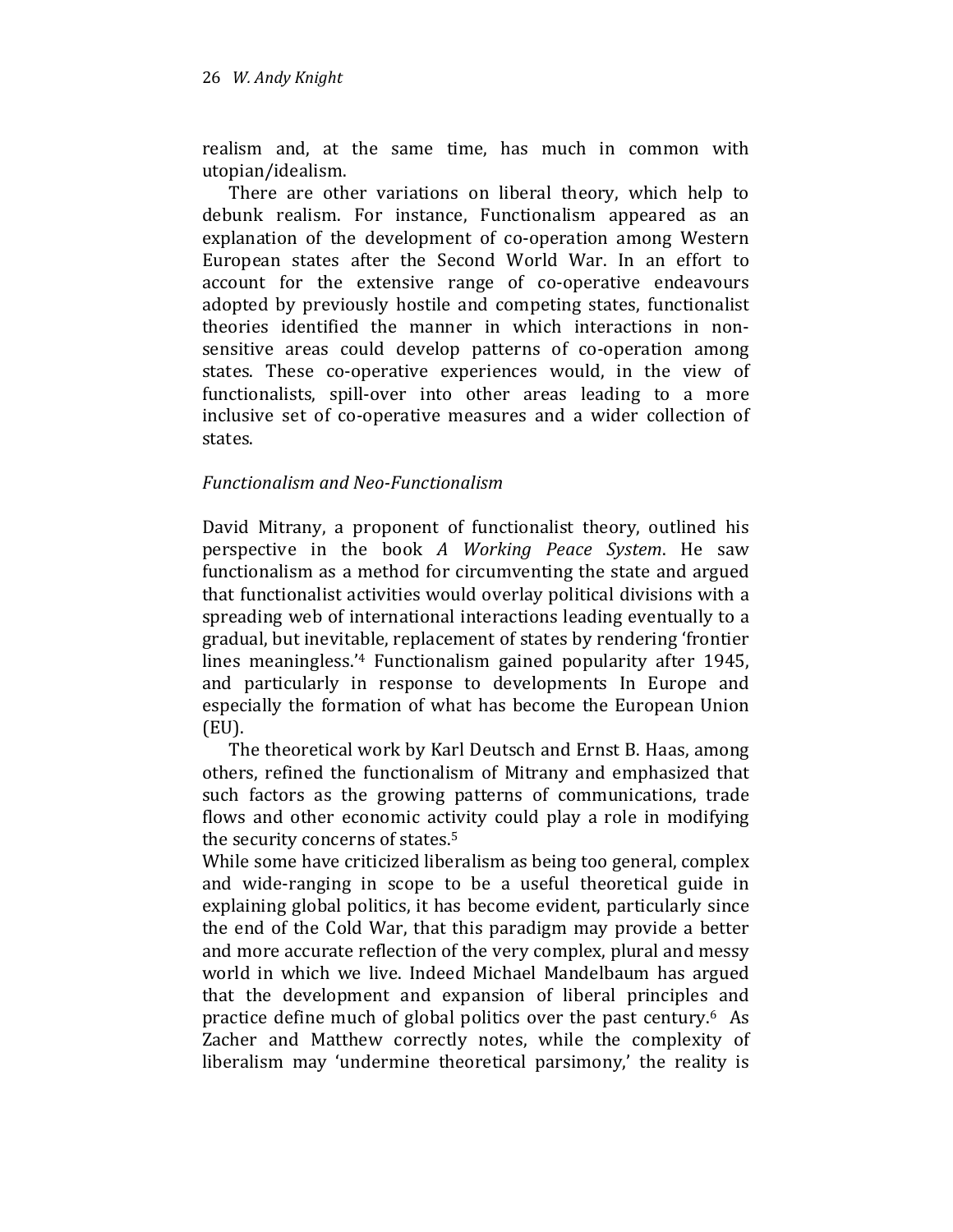that 'if the world is not simple, thinking it is simple does not enhance intellectual understanding.'<sup>7</sup>

## Marxist Thought

In most IR classes these days, Marxist thought is not as prevalent as realist, idealist or liberal theories. Certainly, traditional IR theorists seldom engage in serious discussions of Marxism, particularly since the fall of the Soviet Union. Mainstream and popular newspapers and television channels usually do not devote much time to analyses of Marxism either, let alone employ it to analyse world events. Perhaps this has to do with the fact that Marxist conceptions of the world and of global politics, more specifically, require the kind of serious analyses that cannot be reduced to sound bites.

According to Hobden and Jones, Marxist theories 'aim to expose a deeper, underlying – indeed hidden – truth, ' i.e. that the familiar events of world politics – wars, treaties, international aid operations, etc. – all occur within structures that have a tremendous influence on those events. Those structures are the structures of the global capitalist system.<sup>8</sup> Karl Marx began his analysis of capitalism with the assumption that history is progressively unfolding toward the establishment of Communism (an ideology based on the notion that society can be organized without class distinctions) and that capitalism would be the last stage to be reached before the unfolding of a communist system. By capitalism, Marx was referring to an exploitative system of private ownership of capital that depended heavily on market forces to regulate the distribution of goods and that exploited workers in the process. His revolutionary economic theory posited that the history of societal relationships was one dominated by class struggle; something that was evident not only at the domestic level but also at the international level.<sup>9</sup>

Marx did not write much on the subject of international relations per se, since the discipline of IR really did not exist at the time when he was writing. However, some of his journalistic articles touched on elements of what we would call today international politics. In fact, it would be quite accurate to say that even though Marx's work may have been largely ignored by scholars during his lifetime, his entire body of work has had an incredible influence on the thinking of many scholars in the twentieth century whose research work focused on the dialectical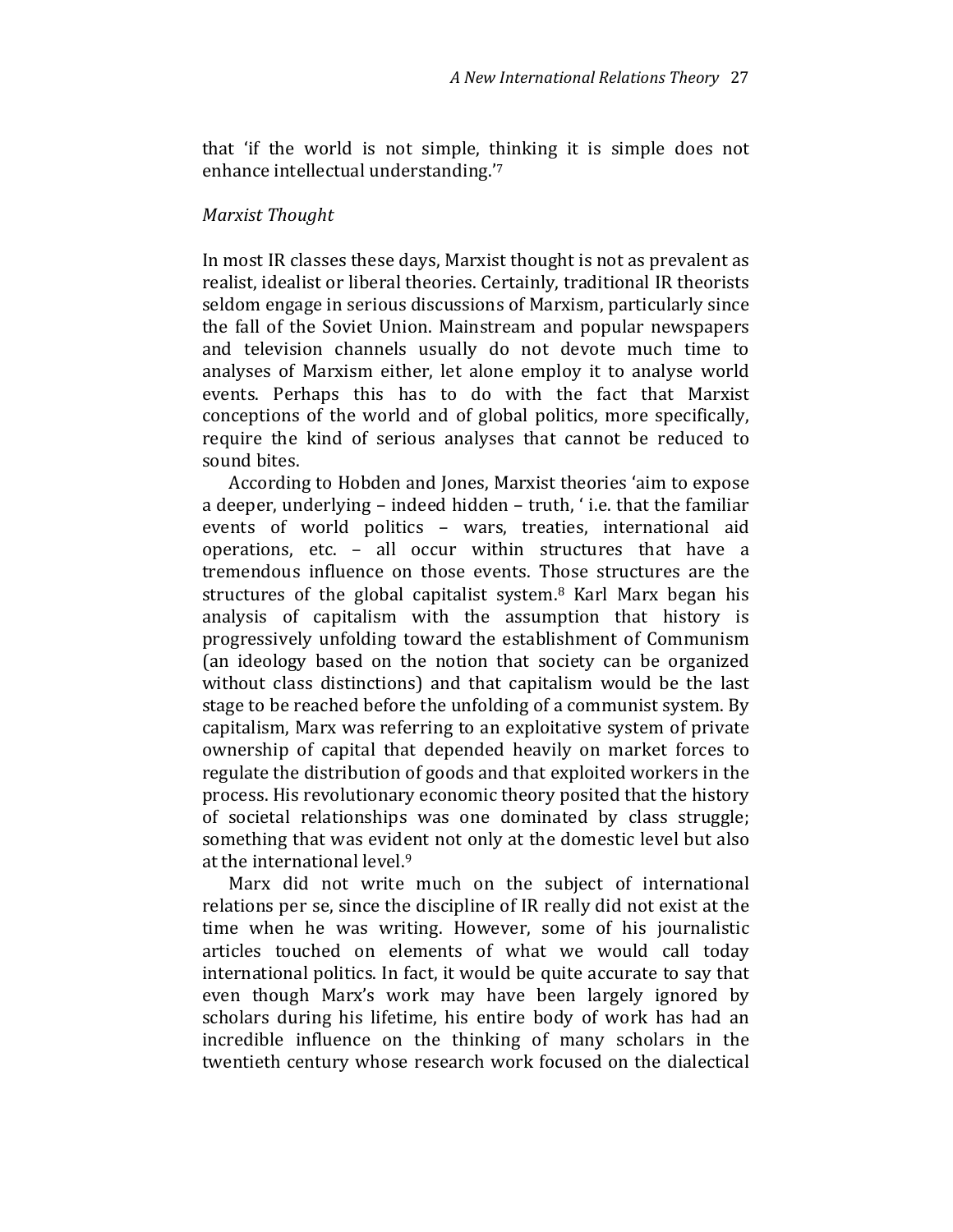and exploitative processes of capital. Many developing world scholars embraced the Marxist theory of IR because it helped them to explain the subordination of their states and people to those in the Metropole.

# Theories of Imperialism and Dependency

Marxist theory influenced Lenin's theory of imperialism, world systems theory as well as dependency theory.<sup>10</sup> These theories offered a strong contrast to modernization theories which essentially argued that there were stages of economic growth which all states would have to go through in order to reach an advanced stage of development.<sup>11</sup> The Dependency School in particular presented an alternative perspective to modernization theories by suggesting that the capitalist world economy ensures the 'underdevelopment' of peripheral countries and, indeed, requires that those countries remain in such a state.<sup>12</sup>

One of the earliest dependency theorists was Paul Baran (1910- 1964) who argued that due to existing class structures in both rich and poor countries, it was simply not in the interest of the dominant classes to promote industrialisation in the Third World (the underdeveloped world). Because industrialisation did not yet exist to any significant degree in those countries, it was the local feudal aristocracy, merchants, money-lenders, and a small number of local manufacturers who benefited greatly from abetting corebased capitalists in exploiting poor countries. Furthermore, it made no economic sense for the bourgeoisie in rich countries to encourage, willingly, international competition by helping the Third World (the Global South) to develop.<sup>13</sup>

Dependency scholars like Raúl Prebisch and André Gunder Frank basically argued that metropoles (or the core countries) will continuously extract surplus value from satellite (or peripheral) areas.14 However, he also noted that this exploitive relationship did not exist solely between rich and poor countries, but also existed within both poor and rich countries. So, for instance, a metropole (urban centre) in a Third World country would exploit local satellites (rural areas) and, in turn, metropoles in industrialised countries would extract surplus value from those metropoles in the Global South until the process ended in the ultimate centre of the system – the United States. Other dependency theorists of note include Fernando Henrique Cardoso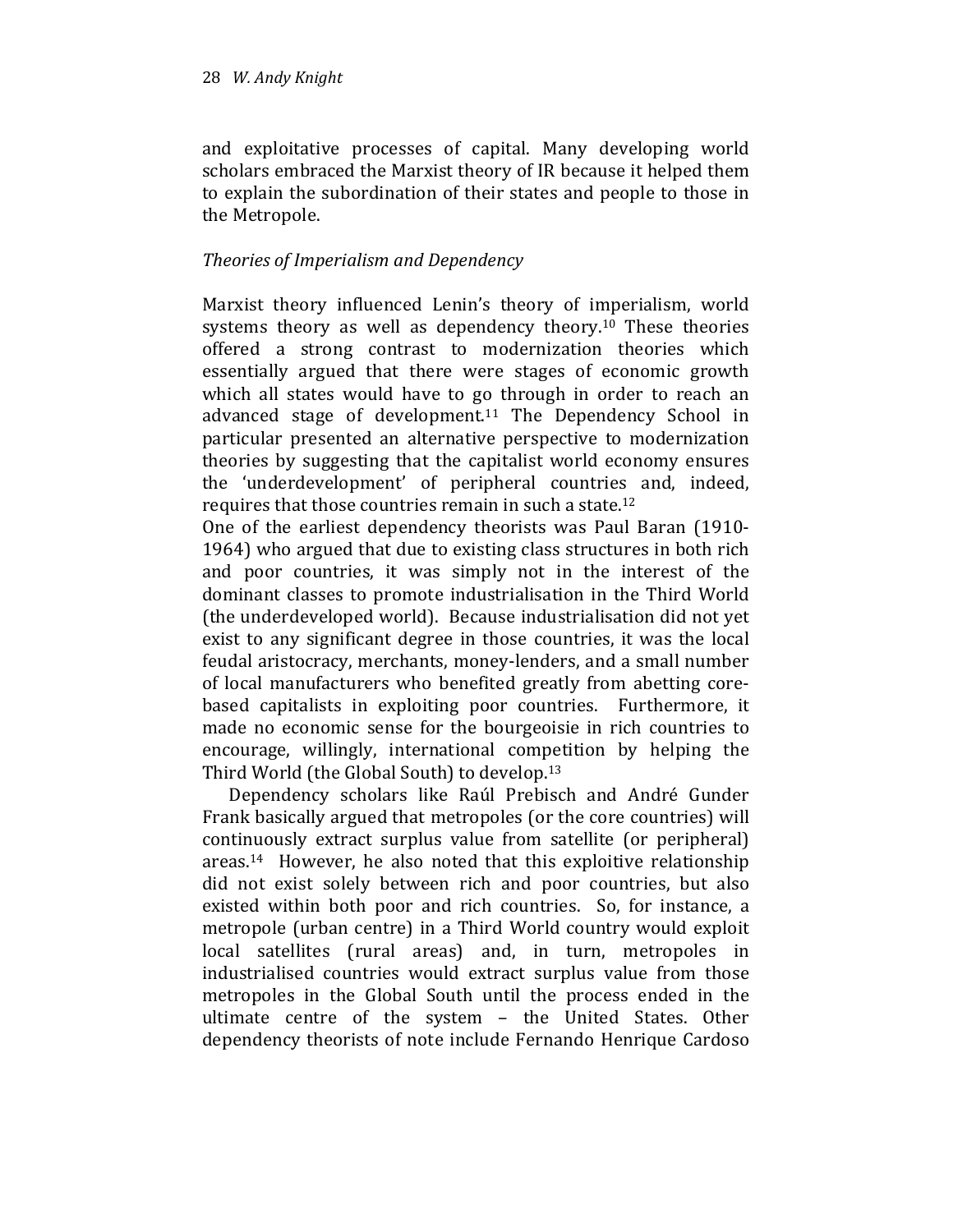(who became the President of Brazil from 1995-2003) and Enzo Faletto.<sup>15</sup>

But Cardoso, writing in the 1970s, criticized dependency theorists for their tendency to treat the Third World as a homogenized space. He stressed that every individual country should be examined in terms of its specific socio-historic context, including its particular class makeup, level of industrialisation, and geographical factors. In short, he believed that the extent of the dependency of periphery countries on the core would, in fact, vary from country to country. Furthermore, empirical evidence supported his position. Since the 1950s, some countries (e.g., Taiwan and South Korea) had managed to achieve significant industrial growth.<sup>16</sup>

### Post-Dependency and World Systems Theory

This fact caused some developing world scholars to question some of the underlying assumptions of traditional dependency theory and forced them to revisit and rework the theory. One can label these theorists as 'post-dependency' theorists.17 Some postdependency theorists argued that instead of moving to socialism and cutting all ties with core countries, Third World countries could embrace liberal democracy and try to integrate into the global economy as a strategy for moving out of underdevelopment. Indeed Cardoso pursued this strategy when he moved into the practice of politics as the President of Brazil in 1995.

Another important departure from dependency theory can be found in the work of Immanuel Wallerstein.18 In fact, Wallerstein developed his own influential IPE paradigm called 'World Systems Theory.' World systems theory does have some things in common with dependency theory. According to both positions, all politics take place within the framework of a global capitalist economy, whether the politics occur at the international or domestic level. Also, states are not the only actors of importance on the global stage. Social classes are also important and so are regional groupings of states.<sup>19</sup>

But what distinguishes world systems theorists from dependency theorists is that the latter begin their analysis with individual countries and move up to the international system (therefore the unit of analysis for dependency theorists remain the individual nation-state and the class structure within it), whereas for the former the unit of analysis is the world capitalist system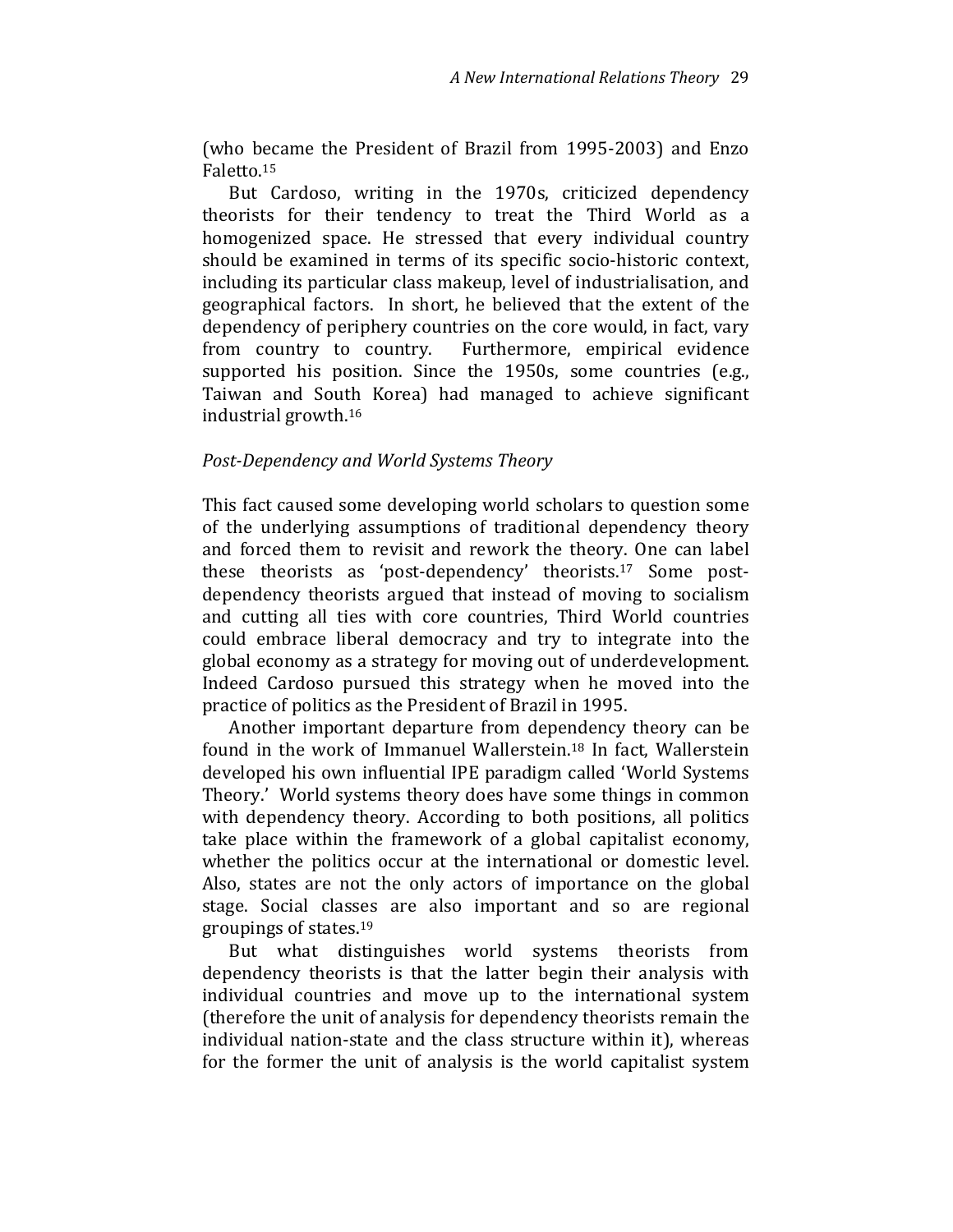(and one moves down from this level to study individual countries). This has important implications for the way one studies IR because everything that occurs in and between states is understood as having an effect on the system as a whole. This is one of World Systems theory's greatest strengths and weaknesses; it at once allows for a very comprehensive explanatory lens while at the same time provides little room for political (individual or collective) agency.

Wallersteinian world systems theoretical approach is decidedly historical, in that it locates the emergence of the world system in Europe around the sixteenth century, or the era defined by the rise of capitalism. This world system expanded to the entire globe as a result of colonization, with the initiator of this expansionary process being capitalism. But given the dynamics of history, the social institutions that emerge from this world system do not remain static. They are constantly changing – adapting to new conditions. So, Wallerstein, taking into account the changes he saw in the world system, advanced the notion of another world economic category, the 'semi-periphery', which operated alongside the core and the periphery.

The semi-periphery zone is key to explaining the reproduction and continued stability of a system defined by exploitation and increasing disparities in wealth. While the core is still understood as the zone that accumulates wealth at the expense of the periphery, the semi-periphery is considered at a mid-level of development in terms of economic and agricultural production, infrastructure, and state apparatuses. The semi-periphery thus acts as a middle man between the core and periphery. Countries located in the semi-periphery benefit from trade with the core – thereby exhibiting some of the characteristics of the core. But they are also exploited in many ways, similar to countries that are part of the periphery.

Furthermore, contra dependency theory, some world system theorists suggest, like certain post-dependency theorists, that all states have the potential of moving upwards in relation to their structural hierarchical position in the global economy (and, of course, to move downwards as well). In other words, theoretically, semi-peripheral states can become core states, and peripheral countries can move into the semi-periphery. This potentiality creates a situation where states (in particular those in the semiperiphery) are in constant competition with each other, and thus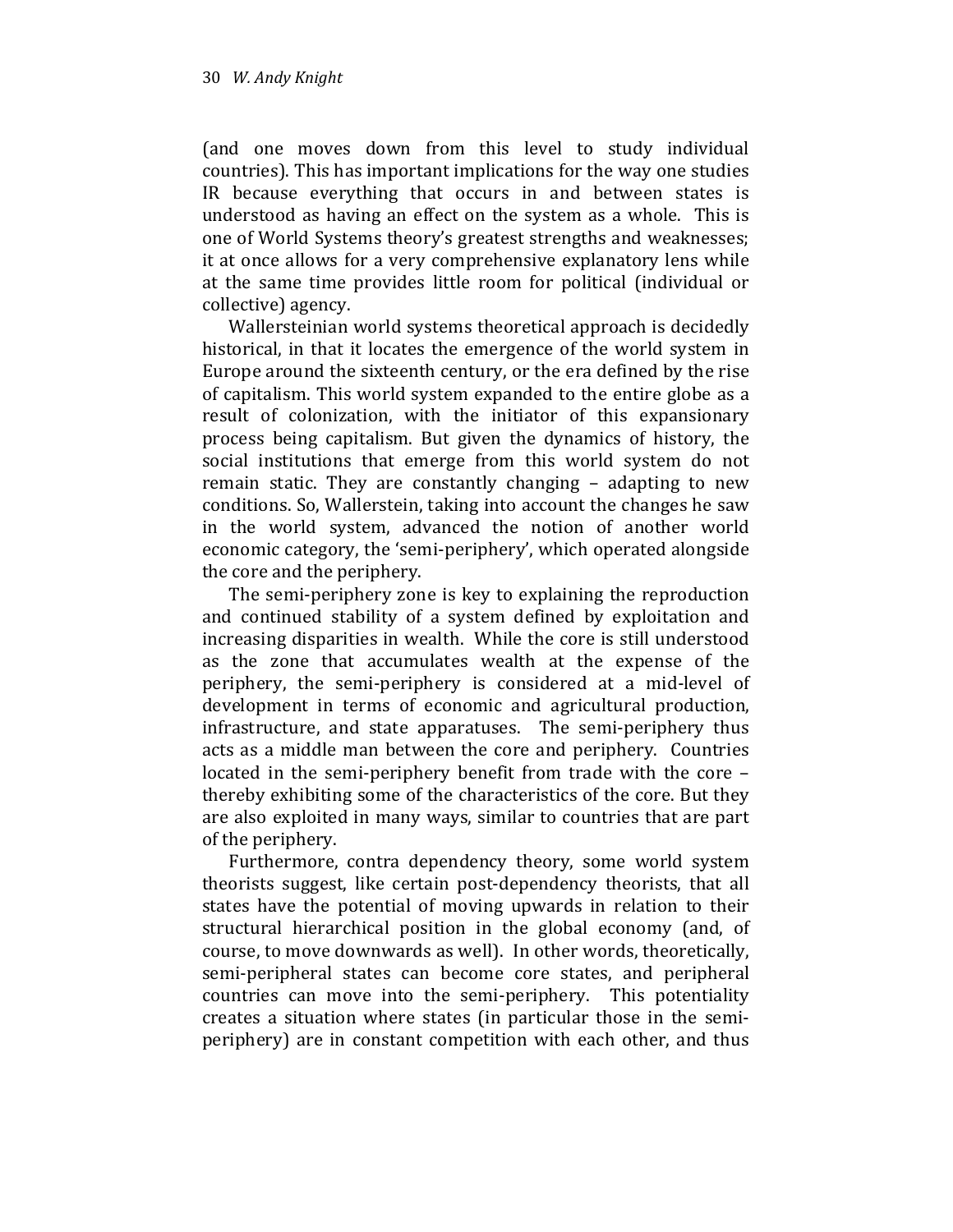may have an interest in supporting the existing dominant system because of the potential to benefit there-from.<sup>20</sup>

Thus, the semi-peripheral states in the world system help reproduce the extant system while acting as a buffer against the anger and revolutionary sentiment that might emanate from the periphery. Some Marxian theorists would say that the semiperiphery acts similarly to the domestic middle classes within Western industrialised societies: because they have so much to lose if the status quo is seriously challenged (and the working class has very little or nothing to lose), the middle class will try to prevent any possibility of a genuinely popular revolution.

## CRITICAL THEORIES

There are essentially two branches of critical theories. The first are those that essentially deconstruct the 'taken-for-granted' assumptions of all social phenomena, particularly those associated with traditional IR, but do not promote 'reconstruction' or strategies for improving the situation. The second are those that not only deconstruct but also have the normative goal of emancipation and of the radical transformation of existing conditions. Let's deal with both of these in turn.<sup>21</sup>

## Post-Modernism

In political philosophy, modernism is associated with a group of theorists – such as Kant, Hegel, Marx, Rousseau, Locke, and Mill – who wrote during a socio-historic period known as 'the Enlightenment'. Enlightenment scholars believed that human reason could be used to combat any form of ignorance, superstition, and tyranny and that it would be a vehicle for building a better world. Generally, the enlightenment has been characterized by the unflinching belief that through our own capacity to reason we can arrive at the 'truth' and in so doing rid the world of all irrational ideas. Those scholars of the enlightenment period came to accept certain ideas as 'givens'.

Some of those ideas are:

history is progressive and moving toward an end or telos. This position is known as a metanarrative because it posits an overarching and unifying connection between historical developments;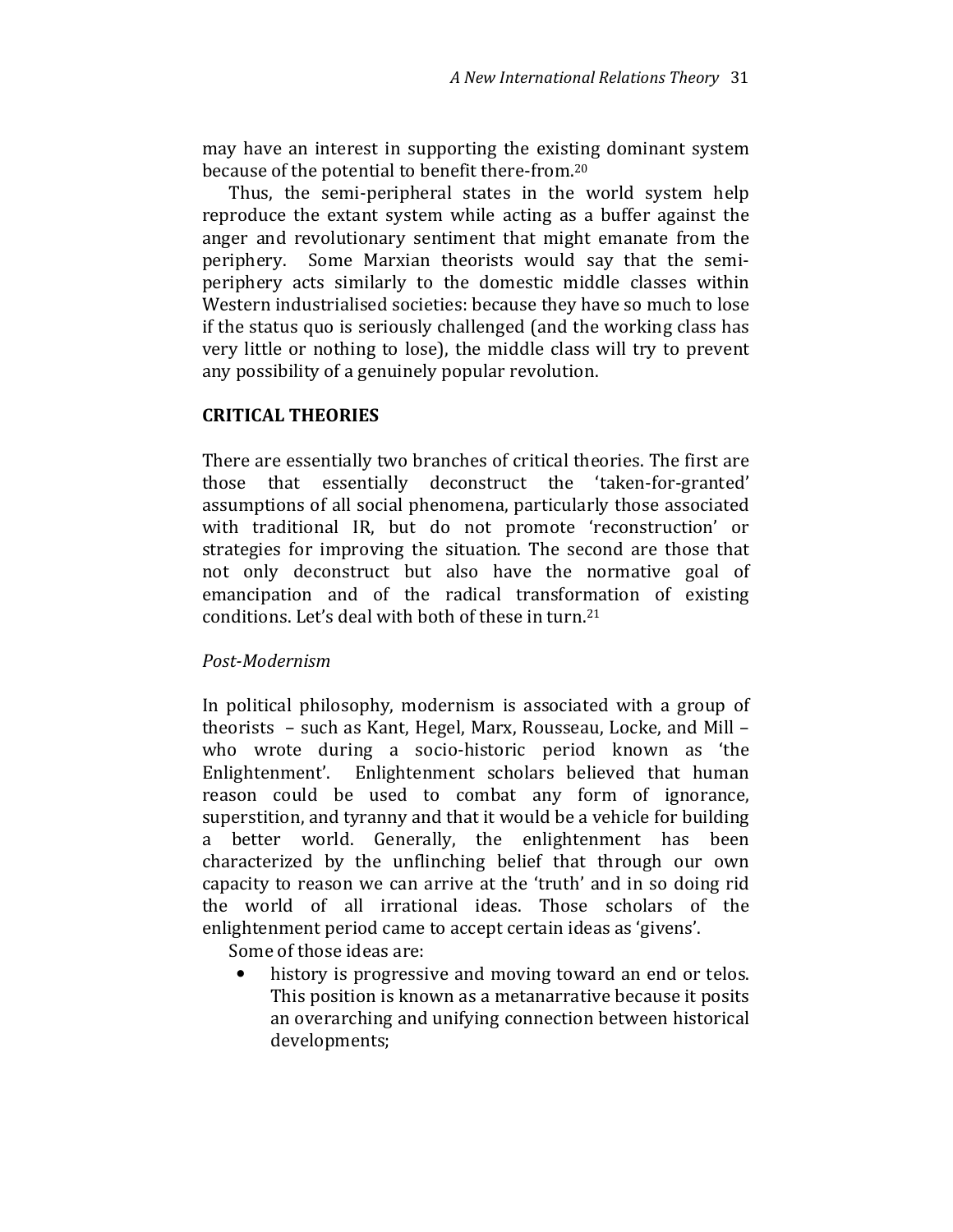- the state is the most reasonable form of political association and is in the best position to ensure the polity's security and socio-cultural growth;
- nature is understood to exist for humans to own, use and exploit; and,
- development is conceived as the exploitation of nature for increased wealth and well-being of society.

The enlightenment is essentially 'euro-centric' in that it emerged out of a specific socio-historical context centred in Western Europe. These ideas were then universalized through colonization and militarization. Much of traditional IR theory (utopianism, liberalism, realism, Marxism) can be considered 'modern' -- as products of the enlightenment.

Post-modern theorists deconstruct much of what modernists have come to accept as 'givens'. While it has only been since the mid-1980s that post-modern approaches have been utilized within the sub-discipline of IR, post-modernism has been an influential school of thought for over 25 years within the social sciences. This social theory was developed by post-war French philosophers who essentially rejected the philosophy of existentialism and were critical of any scholarship that claimed to have direct access to the 'truth' in human affairs.

While there are different strands of post-modern thought, Jean-Francois Lyotard's definition of this theory is accepted by adherents of all of the various stands. To be post-modern, in his words, is to exhibit 'incredulity towards metanarratives'.<sup>22</sup> Richard Ashley, one of the leading advocates of post-modernism, is especially critical of the metanarratives of modernity and the enlightenment and he disputes their underlying premises. He argues that to be incredulous of metanarratives is to be totally sceptical of any knowledge claim that involves grand, allencompassing theories about the historical record which are usually transcendent in nature and posit so-called 'universal truths'. This would mean, therefore, that post-modernists are quite keen on rejecting not only uptopian, liberal and realist theories, but Marxist theories as well. You can find excellent examples of this branch of post-modern theory in the writings of Michel Foucault and Jacques Derrida, among others.

The advantage of taking a post-modern approach to the study of IR is not that it will increase our knowledge and take us closer to the 'truth' but that it will open up our eyes to the fact that there are multiple perspectives on international relations and thus allow us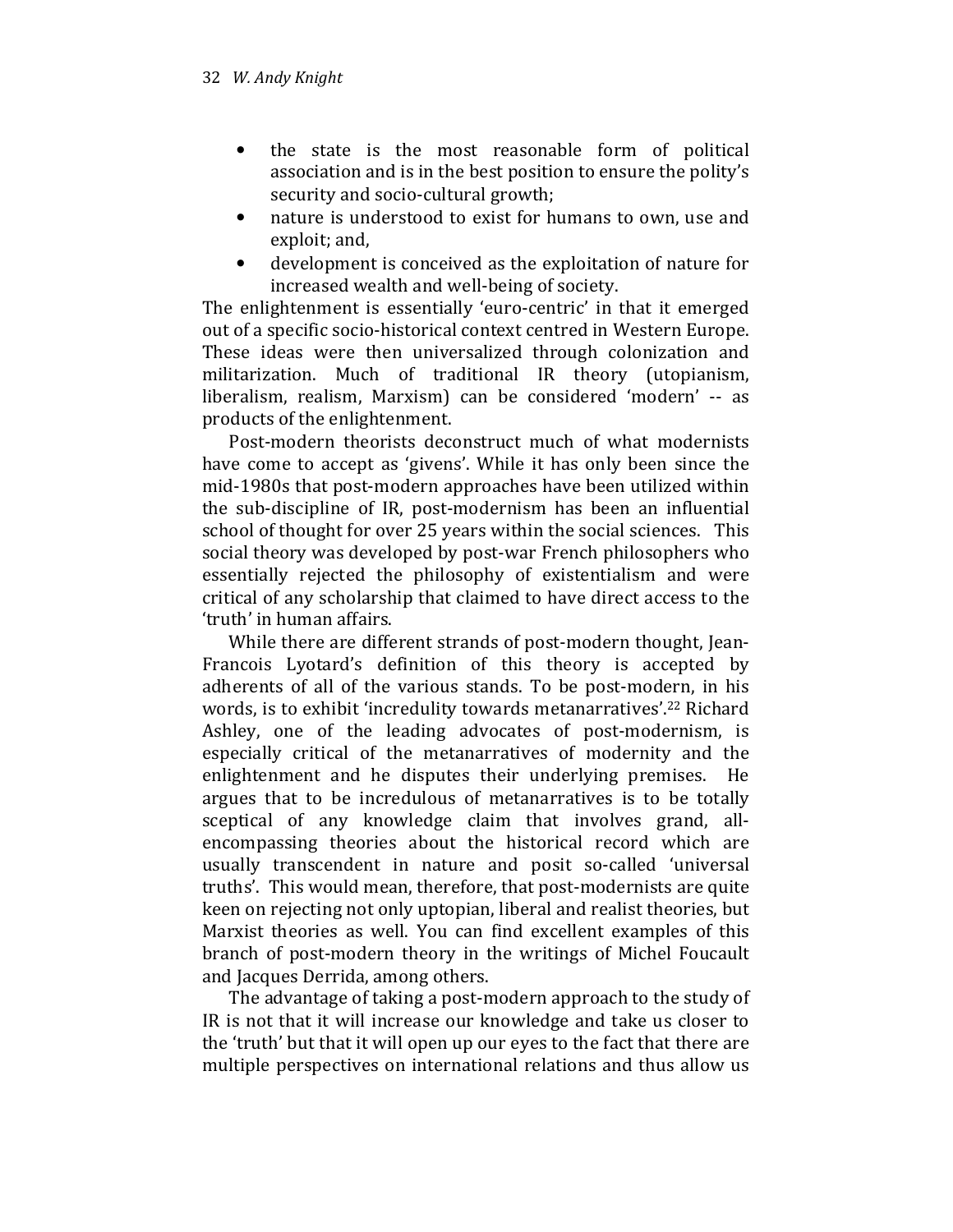to view the world through different lenses; open up our ears to hear diverse, sometimes suppressed and silenced, voices that articulate a variety of particular issues and problems; and, force us to be more critical of views, theories, and practices that have become dominant, hegemonic and orthodox (or taken-for-granted). But there are some downsides to post-modern theories. The late James Rosenau identified seven major contradictions in postmodernism.23 These are:

- 1. Its anti-theoretical position is in fact a theoretical stand.
- 2. While post-modernism stresses the irrational, instruments of reason (a tool of the enlightenment) are freely employed to advance its perspective.
- 3. The post-modern prescription to focus on the marginal is itself an evaluative method of precisely the sort that it otherwise attacks.
- 4. Post-modernism stresses intertextuality but often treats texts in isolation (out of context).
- 5. By adamantly rejecting modern criteria for assessing theory, post-modernists cannot argue that there are no valid criteria for judgement.
- 6. Post-modernism criticizes the inconsistency of modernism, but refuses to be held to norms of consistency itself.
- 7. Post-modernists contradict themselves by relinquishing truth claims in their own writings.

We can add a few other criticisms of this school of thought:

- a) If, as post modernists claim, all theories are biased, then post-modernism must be considered biased as well. Thus its critique is turned on itself.
- b) Post-modernism tends to degenerate into nihilism i.e. negativity for its own sake.
- c) Narratives and metanarratives are deconstructed by postmodernists but nothing is constructed in their places.
- d) Post-modernist have no contribution to make to policy. They have 'become so estranged from the social and political world that they seek to understand.'
- e) Some of the post-modern literature is dense, tautological, filled with obscure jargon, and sometimes completely incomprehensible.

Clearly, not all of these criticisms can be applied to all postmodernists, since there are a variety of nuanced positions within that particular school of thought.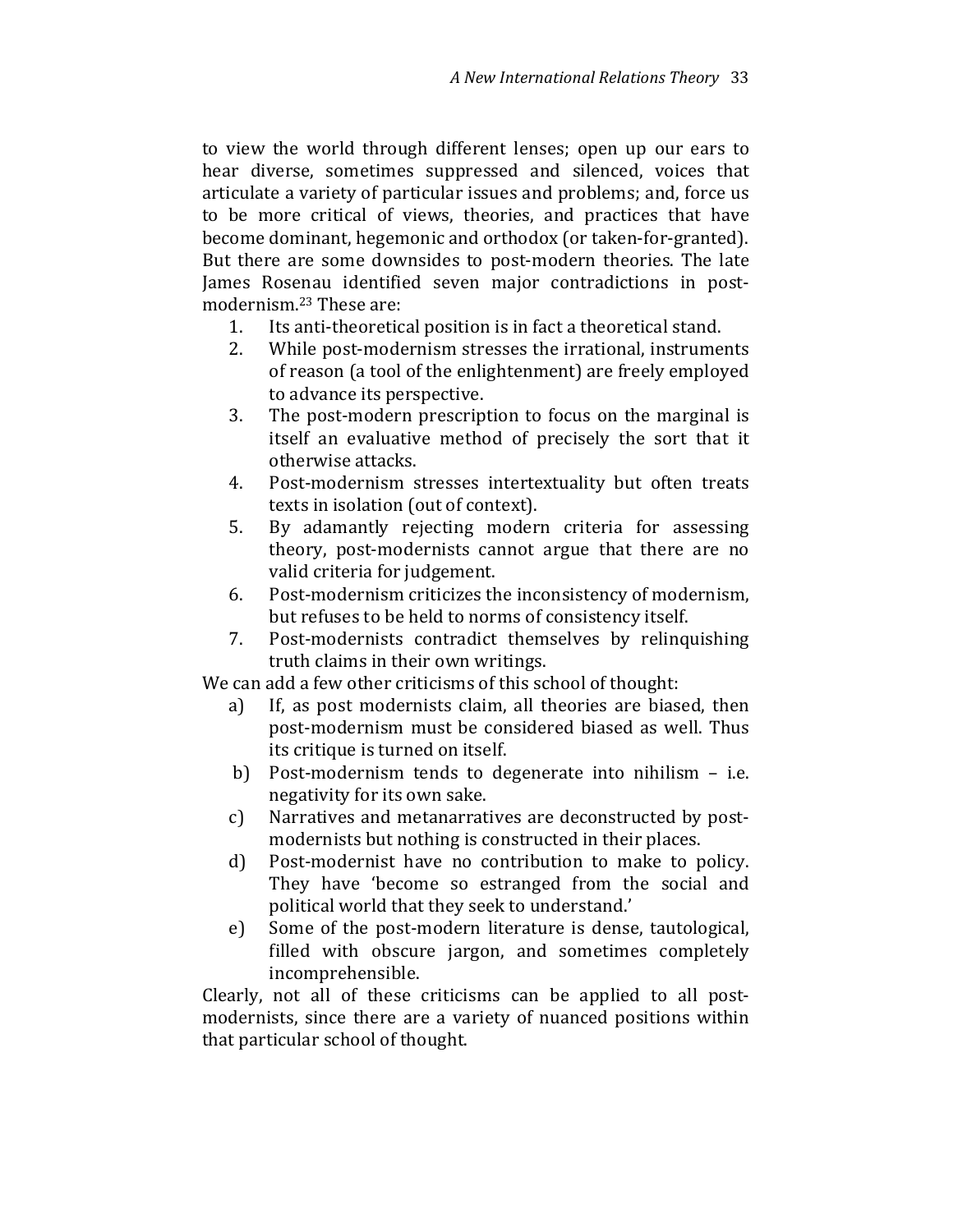Some post-modern theorists are, however, not only deconstructivists but also emancipatory in their approach to IR, ensuring that voices once silent in the IR literature will be heard. Gender and feminist theorists fall into that category. Mainstream IR theorists have tended to ignore the points of view of women. In large part this can be blamed on the patriarchal and paternalistic approach of theories that focus on relations between states and separate 'public' from 'private' issues. Men have tended to dominate when it comes to inter-state relations. Men have traditionally been considered masters of the public domain, while women were often relegated to the private realm.

Since mainstream IR theories focused on the public realm, women and gender issues were generally treated as outside of the sphere of 'international relations' in those theories. In fact, it is accurate to say that the mainstream IR theorists discriminated against women or shunted their voices to the margins of this subdiscipline of politics; a situation that is gradually being corrected by feminist IR scholars. The majority of these scholars are activists in their demand for equality between the sexes and for equal rights for women. Clearly, their activism is warranted because, despite gender myopia, there is overwhelming evidence that women across the globe continue to be disadvantaged relative to men across a range of statistics.

Some feminists have argued that the very core assumptions of realism reflect a masculine worldview. It is generally assumed by realists that men are natural leaders and that they are better able to make the tough decisions required for the protection of sovereignty, the running of the economy, and the utilization of military force. The impression one gets from most realist IR literature is that women are either incapable of leading and making those 'tough' decisions, or that they are uninterested in such topics. Such stereotypes are no longer valid, if ever they were, thanks to the emergence of feminist and gender IR theory.

Indeed, women are playing active roles in national, regional and international politics. Just look at the number of women state leaders today from Angela Merkel (Germany), to Ellen Johnson-Sirleaf (Liberia), to Cristina de Kirchner (Argentina) to our own Prime Minister of Trinidad and Tobago, Kamla Persad-Bissessar.

We should note here that IR feminist theory is not a monolithic or unified school of thought. There are, indeed, many different strands of gender and feminist thinking. Steve Smith and Patricia Owens identify at least five such stands: 1) liberal; 2)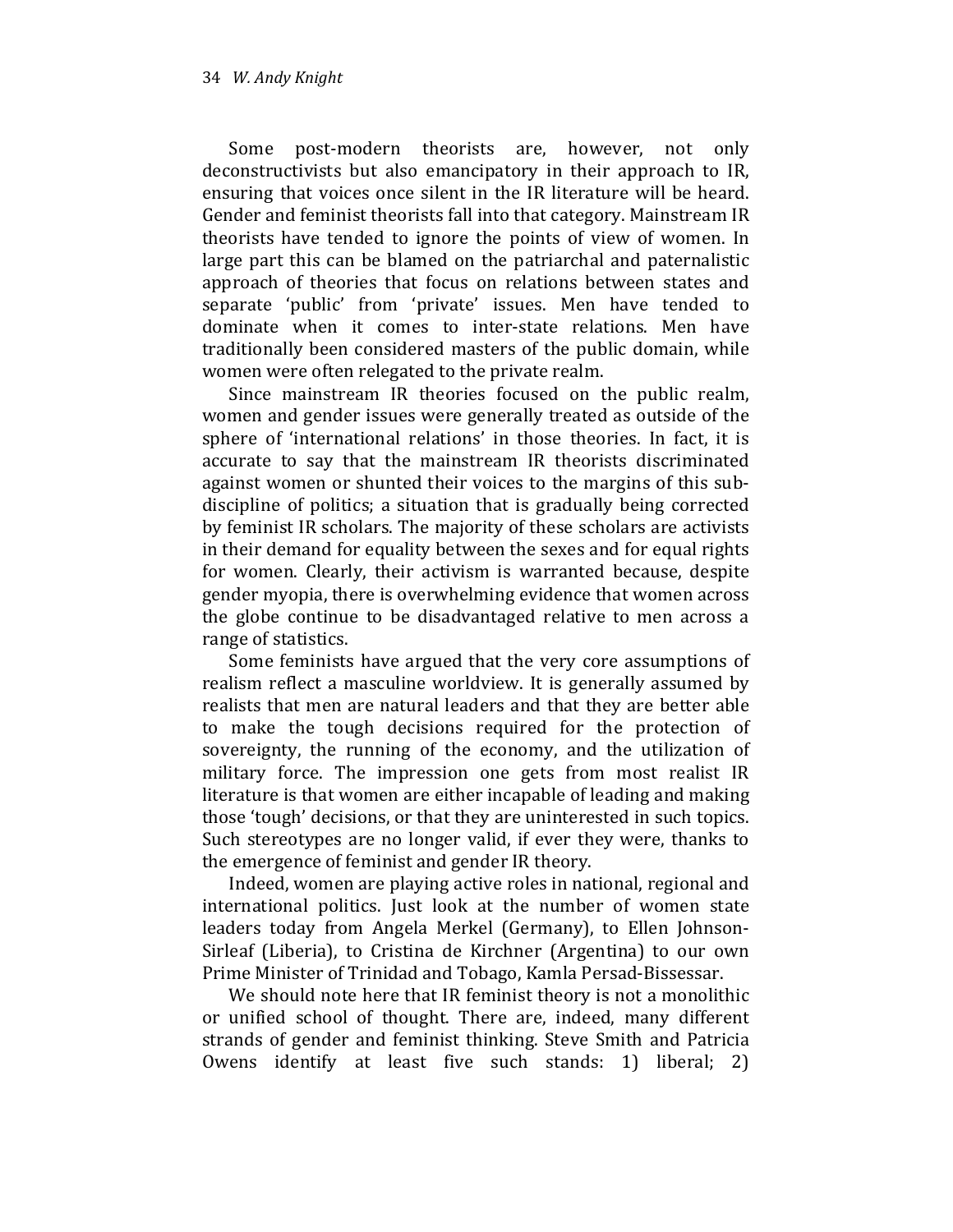socialist/Marxist; 3) standpoint; 4) post-modern; 5) post-colonial. But they all have in common this desire to emancipate women in the context of international relations activities and decisionmaking and to challenge the dominant position of men in IR.

Like gender and feminist approaches to IR, the green perspective is generally given short shrift in the IR literature. Yet, over the past few decades we have become very aware of how important environmental issues are for many people around the globe. This is most evident in the increased media coverage given to issues such as global warming, ozone depletion, acid rain, and resource scarcity; the growing number of major international conferences devoted to the environment (e.g., the Rio de Janeiro Earth Summit in 1992); and the importance attached to multilateral agreements dealing specifically with the environment (e.g., the Kyoto Accord).

It is not a stretch to state that a global consciousness has emerged concerning the importance and immediacy of environmental problems. While the scope and legitimacy of these issues are hotly contested, the important question we need to ask is: how does the green perspective affect traditional approaches to studying IR? Thinking green offers a significant challenge to the largely problem-solving theories of mainstream IR. From the perspective of 'green thought', or ecologism, the contemporary state system, the major structures of the global economy, and many of the global institutions are part and parcel of the environmental problem facing our globe. But environmental issues are never simply 'domestic'; pollution knows no political or physical borders (recall the Chernobyl accident in April 1986 and the more recent BP oil spill in the US).

Environmentalists have suggested that we need a theory of IR that stops thinking of sovereignty as an absolute principle, and instead think in terms of globality, regimes and holistic cooperative mechanism to address environmental threats. Whereas the modernist paradigm views development in terms of industrialization and resource exploitation, environmental theorists reject this outright, suggesting that development theory must be rethought to take into account the finite nature of the Earth's resources and the detrimental effects of resource exploitation and industrial production on the environment. Instead, green thinkers promote the idea of sustainable development, or in some cases, zero-growth. In each case, long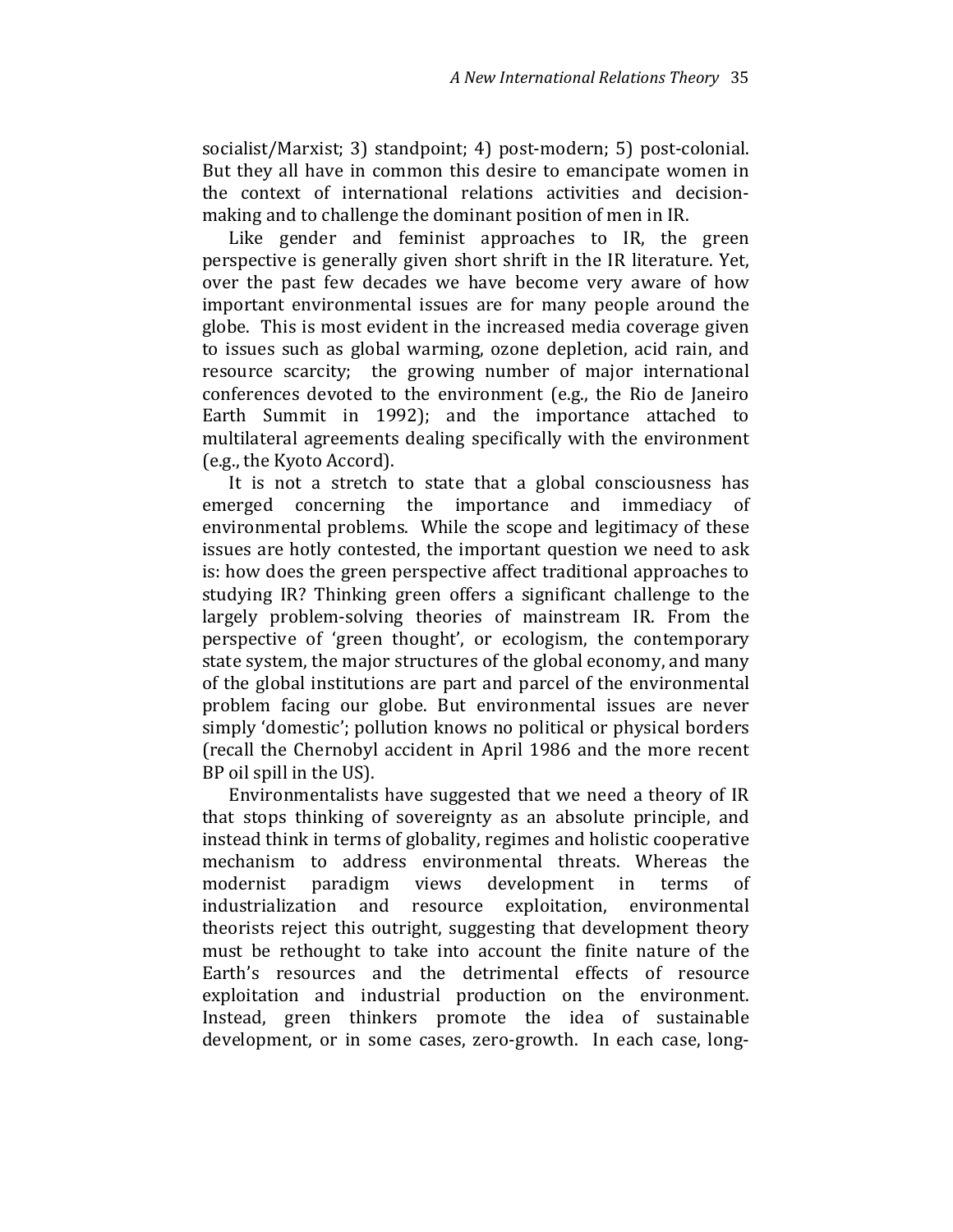term ecological interests are expected to take precedence over short-term economic and industrial gains.

Among the alternative theories that have emerged since the advent of the more critical turn in IR theorizing, constructivism stands as a particularly important contribution to understanding the complexity of contemporary international relations. Borrowing from sociological theory, constructivism adopts a more interpretive approach to international relations that calls attention to the influence of norms and identities on the behaviour of the various actors who participate in global politics, including states. The intersubjective character of social reality is neatly captured by one of constructivism's more prominent exponents, Alexander Wendt's phrase 'anarchy is what states make of it'.<sup>24</sup>

Rejecting the assumed objectivity of global order, constructivists challenge us to accept that the structures that we often assume to be permanent features of international relations are in fact social facts, constructed by individual agents -- a view shared by many post-modernists. Constructivists, however, also acknowledge that such structures while created by agents, in turn shape how these agents subsequently interact with one another:

Constructivists hold the view that the building blocks of international reality are ideational as well as material; that ideational factors have normative as well as instrumental dimensions; that they express not only individual but also collective intentionality; and that the meaning and significance of ideational factors are not independent of time and place.<sup>25</sup>

Constructivist theorists also call attention to the importance of identities as a way of determining the interests and likely behaviours of particular actors in the international system.

Ted Hopf notes that 'the promise of constructivism' is not to develop a grand theory of IR but rather 'to restore a kind of partial order and predictability to world politics that derives not from imposed homogeneity, but from an appreciation of difference.'<sup>26</sup>

## **CONCLUSION**

What I have given you here is a quick tour of the existing theories of the international relations. There is clearly not a singular theory of IR but rather a plurality of theories of IR, some competing with others, some building on the basic assumptions of others and some deconstructing and questioning the relevance of others.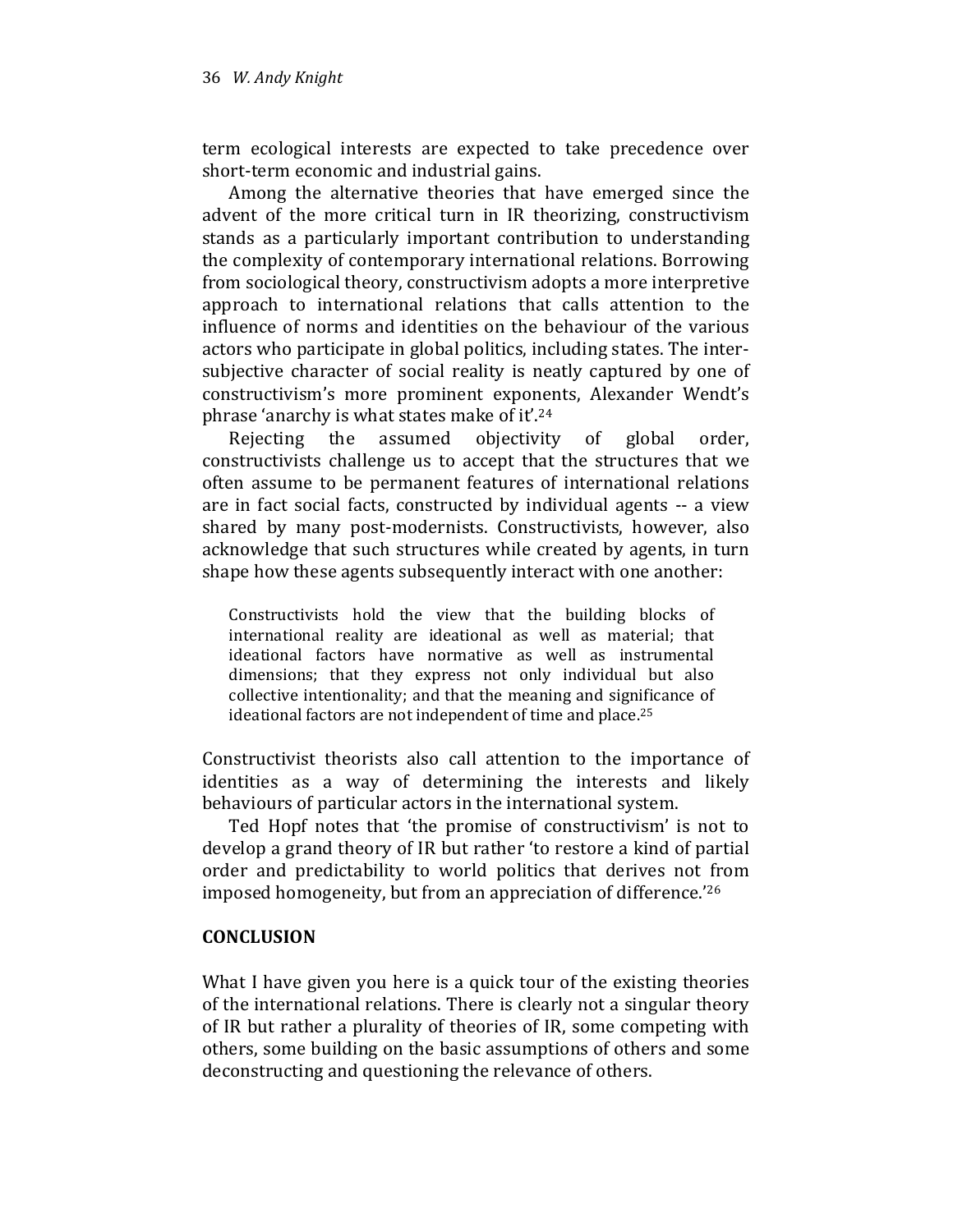What is clear is that no new theory of IR has yet been established, although there is a need for one. Indeed, contemporary theorizing in IR appears to be static and detached from what I consider to be revolutionary changes that are occurring in the world today. Taking a panoramic view of IR theorizing, my sense is that there is always a lag between real world events and the theories that can explain those events. Not only is the world currently in flux, the relations between states and between states and non-state actors have been increasingly complex.

As I mentioned earlier, when major systemic change occurs and existing theories are unable to explain what is going on, then there is definitely the need for a Kuhnian paradigm shift. What is needed today is a new theory of IR that can grapple with, understand and explain the transformation that is occurring in our world. That theory would have to have certain characteristics:

- 1) It should be a systemic macro theory that can provide a holistic view of the changes that are occurring around us;<sup>27</sup>
- 2) It should be concerned with the emerging power and the state of US hegemony;
- 3) It has to be able to capture social complexity and exogenous forces;
- 4) It should build on social network thinking which does not treat social interaction patterns as fixed or as given;
- 5) It should have an approach to various forms of governance, from the global to the local;
- 6) It should be able to capture temporal complexity that is normally ignored or swept under the rug;
- 7) It should bring religion back in.

And it should be able to stand outside the prevailing understanding of international relations to critique existing IR theories while at the same time proposing something in their place.

### NOTES ON CONTRIBUTOR

Professor W. Andy Knight is Director of IIR and Professor and former Chair of the Department of Political Science at the University of Alberta. He has had a distinguished career as an academic and scholar in Canada, and he has been named a Fellow of the Royal Society of Canada – the highest honour afforded to Canadian academics. He serves as Advisory Board Member of the World Economic Forum's Global Agenda Council on the Welfare of Children and was a Governor of the International Development Research Centre (IDRC) from 2007 to 2012. Professor Knight co-edited Global Governance journal from 2000 to 2005 and was Vice Chair of the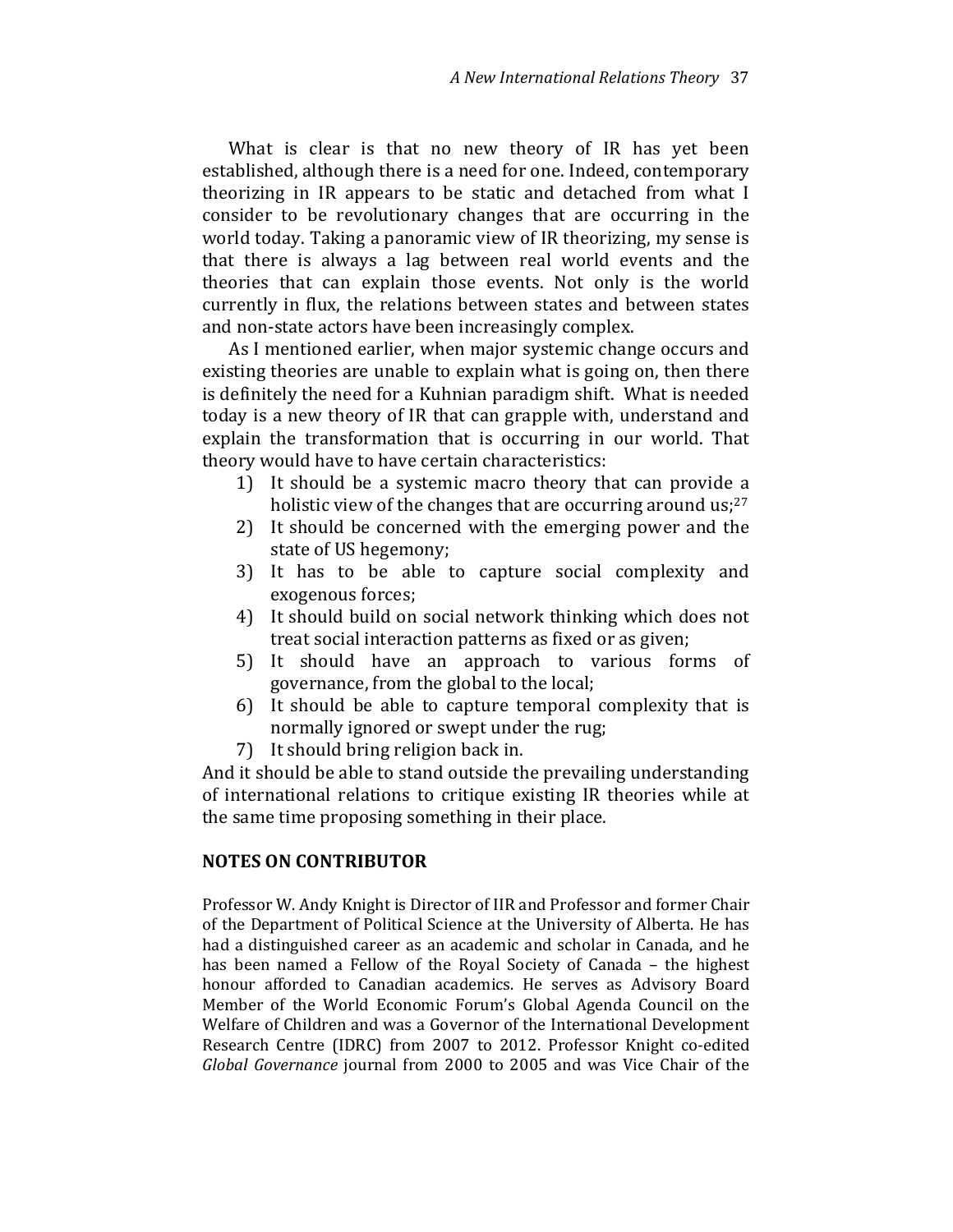Academic Council on the United Nations System (ACUNS). Knight has written and edited several books, book chapters and journal articles on various aspects of multilateralism, global governance and peace, and United Nations reform. His recent books include: The Routledge Handbook of the Responsibility to Protect (with Frazer Egerton) - Routledge 2012; Towards the Dignity of Difference?: Neither 'end of History' Nor 'clash of Civilizations' (with Mojtaba Mahdavi) – Ashgate 2012; and Global Politics (with Tom Keating) – Oxford University Press 2010. His work cuts across international relations, international law and global governance and is known for challenging the embedded orthodoxies of contemporary multilateralism. Email: andy. knight@sta.uwi.edu

## **NOTES**

- <sup>1</sup> Stephen Walt, 'One World: Many Theories', Foreign Policy, Issue 110, Spring 1998, p.28.
- <sup>2</sup> Edward Hallett Carr, The Twenty Years' Crisis: 1919 1939 An Introduction to the Study of International Relations (New York: HarperCollins Publishers Inc., 1964), 49-118.
- <sup>3</sup> Peter Wilson, 'The Myth of the First Great Debate,' in Tim Dunn, Michael Cox & Ken Booth (eds.), The Eighty Years' Crisis: International Relations – 1919-1999 (Cambridge: Cambridge University Press, 1998), p.10.
- 4 David Mitrany, A Working Peace System (New York: Quadrangle Books, 1966), p.63.
- <sup>5</sup> See Karl Deutsch, Political Community and the North Atlantic Area: International Organization in the Light of Historical Experience (New York: Greenwood Press, 1957); Ernst B. Haas, The Uniting of Europe: political, social, and economic forces, 1950-1957 (Palo Alto, CA: Stanford University Press, 1958).
- <sup>6</sup> Michael Mandelbaum, 'Is Major War Obsolete,' Survival, Volume 40, Issue 4 (1998-99), pp.20-38.
- <sup>7</sup> Mark W. Zacher and Richard A. Matthew, 'Liberal International Theory: Common Threads, Divergent Strands,' Paper presented at the 88th Annual Meeting of the American Political Science Association, Chicago, Ill (September 1992).
- <sup>8</sup> Stephen Hobden and Richard Wyn Jones, 'Marxist Theories of International Relations,' in John Baylis, Steve Smith and Patricia Owens (eds.), The Globalization of World Politics: An Introduction to World Politics  $5<sup>th</sup>$  edition (Oxford: Oxford University Press, 2011), p.132.
- <sup>9</sup> See Karl Marx, Economy, Class and Social Revolution, volume 1971, Part 1, edited by Zbigniew A. Jordan (Ann Arbor, MI: The University of Michigan Press, 1971).
- <sup>10</sup> Vladimir Ilyich Lenin, Imperialism, the Highest Stage of Capitalism (Moscow: Progress Publishers, 1917).
- <sup>11</sup> W. W. Rostow, The Stages of Economic Growth: A Non-Communist Manifesto (Cambridge: Cambridge University Press, 1960).
- <sup>12</sup> Aidan Foster-Carter, 'From Rostow to Gunder Frank: Conflicting paradigms in the analysis of underdevelopment,' World Development, Volume 4, Issue 3 (March 1976), pp. 167-180.
- <sup>13</sup> Paul Baran, *The Political Economy of Growth* (New York: Monthly Review Press, 1968).